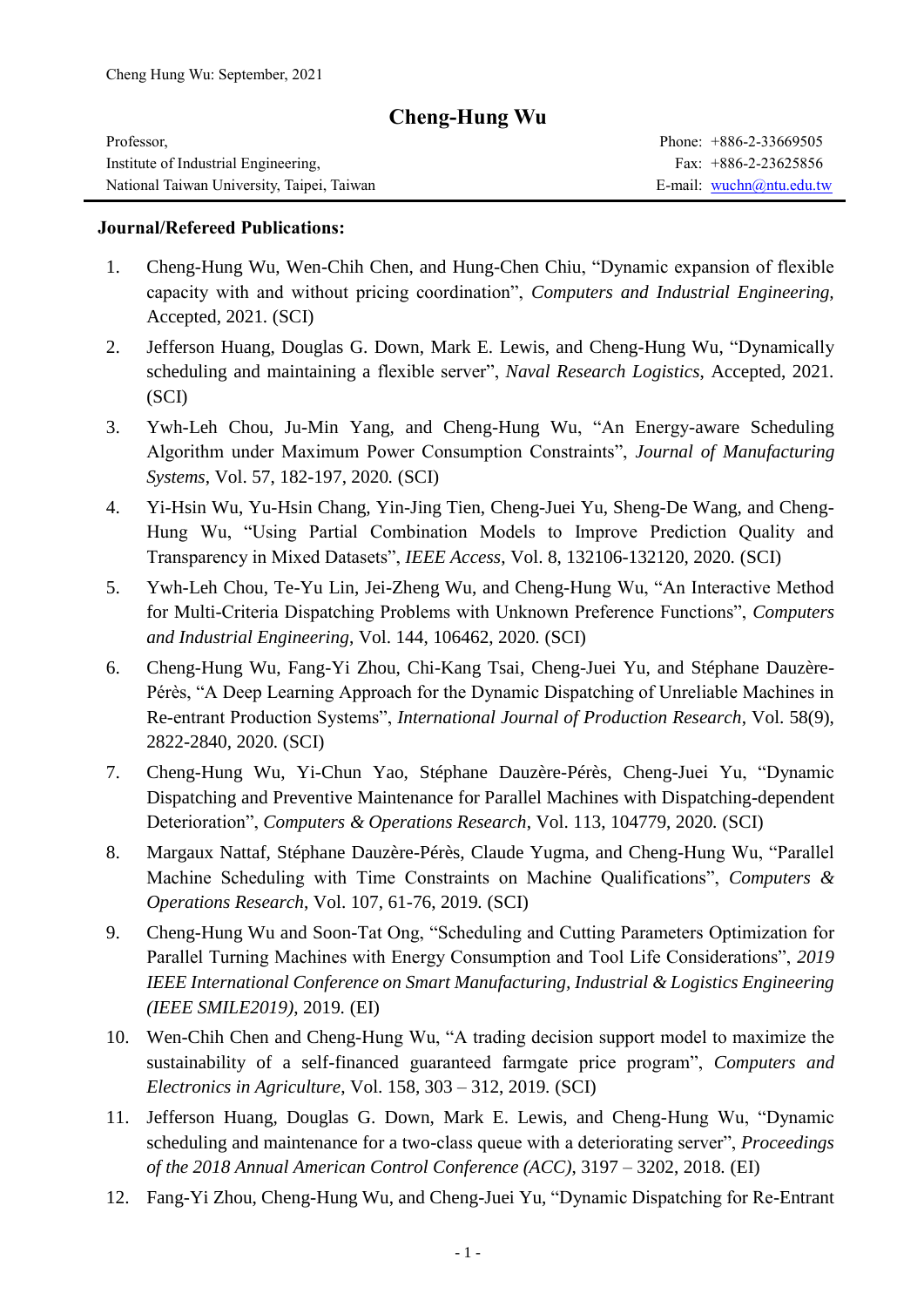Production Lines - a Deep Learning Approach", *Proceedings of the 2017 13th IEEE Conference on Automation Science and Engineering (CASE)*, 347-363, 2017*.* (EI)

- 13. Yen-Shao Chen, Cheng-Hung Wu, and Shi-Chung Chang, "Decentralized Dispatching for Blocking Avoidance in Automated Material Handling Systems", *Proceedings of the 2016 Winter Simulation Conference*, 2580-2586, 2016*.* (EI)
- 14. Cheng-Hung Wu, Wen-Chi Chien, Ya-Tang Chuang, Yu-Ching Cheng, "Multiple product admission control in semiconductor manufacturing systems with process queue time (PQT) constraints", *Computers and Industrial Engineering*, Vol. 99, 347-363, 2016*.* (SCI)
- 15. Yu-Ting Chen, Cheng-Hung Wu, Yin-Jing Tien, and Cheng-Juie Yu, "Production Control under Process Queue Time Constraints in Systems with a Common Downstream Workstation", *International Journal of Industrial Engineering: Theory, Applications and Practice*, Vol. 23(5), 2016*.* (SCI)
- 16. Chen-Fu Chien, Kuo-Yi Lin, Jiuh-Biing Sheu, and Cheng-Hung Wu, "Retrospect and Prospect on Operations and Management Journals in Taiwan: From Industry 3.0 to Industry 3.5(台灣生產與作業管理之相關期刊文獻回顧與前瞻:從工業3.0到工業3.5)", *Journal of Management*(管理學報), Vol. 33(1), 2016*.* (TSSCI)
- 17. Debby Isnaeni, Shuo-Yan Chou, Phan Phuc, and Cheng-Hung Wu, "Developing Acceptance Policies for a Stochastic Single-Resource Revenue Management Problem", *Proceedings of the 2015 IEEE 39th Annual Computer Software and Applications Conference (COMPSAC 2015)*, DOI: 10.1109/COMPSAC.2015.218*.* (EI)
- 18. Tzu-Li Chen, James T. Lin, and Cheng-Hung Wu, "Coordinated Capacity Planning in Twostage Thin-Film-Transistor Liquid-Crystal-Display (TFT-LCD) Production Networks", *Omega*, Vol. 42(1), 141-156, Jan. 2014*.* (SCI)
- 19. James T. Lin, Cheng-Hung Wu, and Chih-Wei Huang, "Dynamic Vehicle Allocation Control for Automated Material Handling System in Semiconductor Manufacturing", *Computers and Operations Research*, Vol. 40(10), 2329-2339, 2013*.* (SCI)
- 20. Cheng-Hung Wu and Ya-Tang Chuang, "An Efficient Algorithm for Stochastic Capacity Portfolio Planning Problems", *Journal of Intelligent Manufacturing*, Vol. 23(6), 2161 – 2170, Dec. 2012 (Aug. 2011 online). (SCI)
- 21. Cheng-Hung Wu, Wen-Chi Chien, and James T. Lin, "Dynamic production control in parallel processing systems under process queue time constraints", *Computers and Industrial Engineering*, Vol. 63(1), 192-203, Aug. 2012. (SCI)
- 22. Chen-Fu Chien, Cheng-Hung Wu, and Yu-Shian Chiang, "Coordinated Capacity Migration and Expansion Planning for Semiconductor Manufacturing under Demand Uncertainties", *International Journal of Production Economics*, Vol. 135(2), 860-869, Feb. 2012. (SCI)
- 23. James T. Lin, Cheng-Hung Wu, Tzu-Li Chen and Shin-Hui Shih, "A Stochastic Programming Model for Strategic Capacity Planning in Thin Film Transistor-Liquid Crystal Display (TFT-LCD) Industry", *Computers and Operations Research*, Vol. 38(7), 992-1007, 2011. (NSC97- 2221-E-002-154-MY3 補助) (SCI)
- 24. Hua-Hsuan Wu, Cheng-Hung Wu, and James T. Lin, "Dynamic Selling of Quality-graded Products under Demand Uncertainties", *Computers and Industrial Engineering*, Vol. 61(1), 141–149, 2011. (SCI)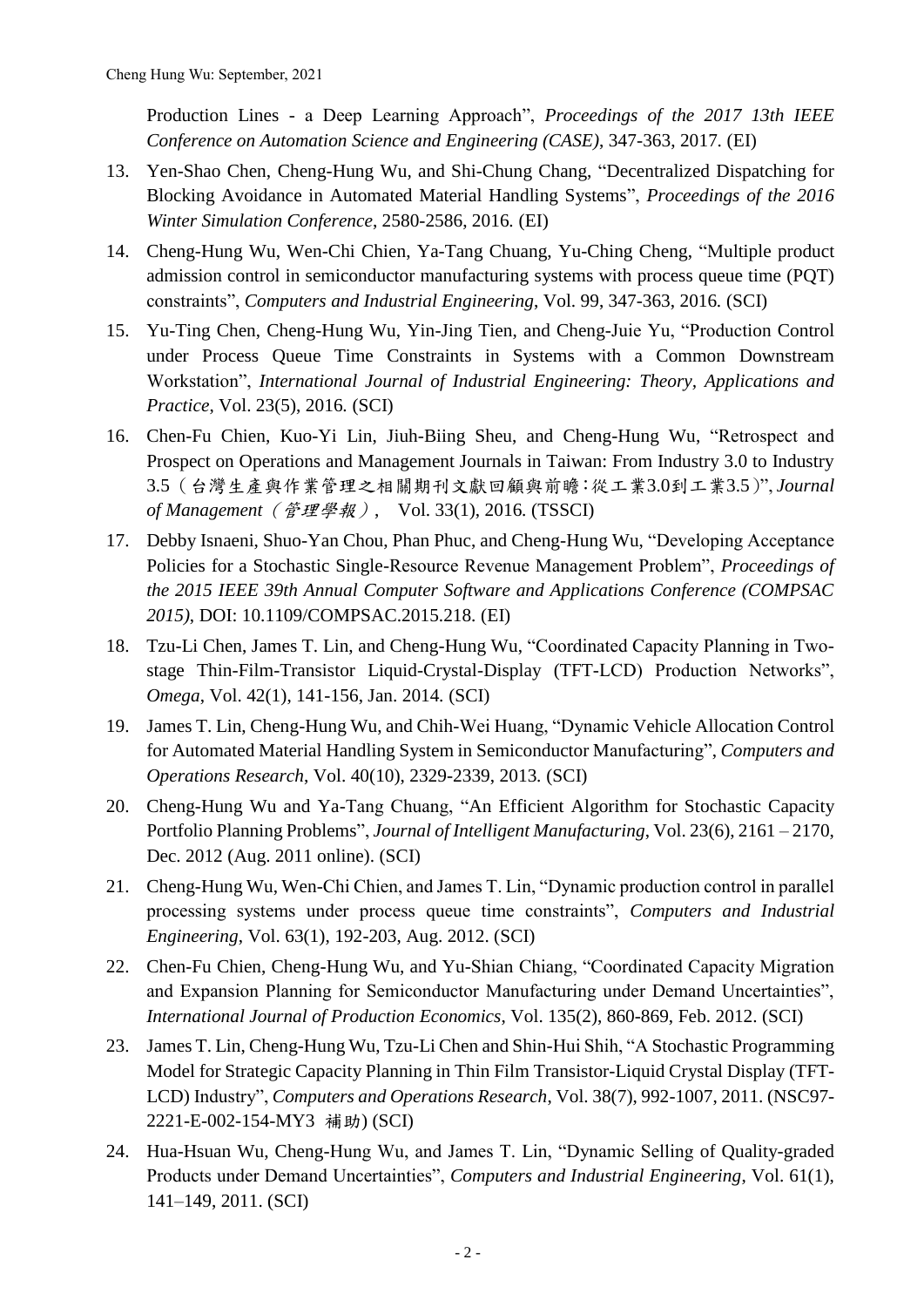- 25. Lai-Yun Wu, Lap-Loi Chung, Cheng-Hung Wu, Hsu-Hui Huang, and Kun-Wei Lin, "Vibrations of Nonlocal Timoshenko Beams using Orthogonal Collocation Method", *Procedia Engineering*, Vol. 14, 2394–2402, 2011. (EI)
- 26. Cheng-Hung Wu and Ya-Tang Chuang, "An Innovative Approach for Strategic Capacity Portfolio Planning under Uncertainties", *European Journal of Operational Research*, Vol. 207(1), 1002–1013, 2010. (SCI)
- 27. Cheng-Hung Wu, James T. Lin, and Wen-Chih Chien, "Dynamic Production Control in a Serial Line with Process Queue Time Constraint", *International Journal of Production Research*, Vol. 48(13), 3823–3843, 2010. (SCI)
- 28. Cheng-Hung Wu, James T. Lin and Hua-Hsuan Wu, "Robust Production and Transportation Planning in Thin Film Transistor-Liquid Crystal Display (TFT-LCD) Industry under Demand and Price Uncertainties", *International Journal of Production Research*, Vol. 48(20), 6037– 6060, 2010. (SCI)
- 29. James T. Lin, I-Hsuan Hong, Cheng-Hung Wu and Kai-Sheng Wang, "A Model for Batch Available-to-promise in Order Fulfillment Processes for TFT-LCD Production Chains", *Computers and Industrial Engineering*, Vol. 59(4), 720–729, 2010. (SCI)
- 30. Cheng-Hung Wu and Yu-Ching Cheng, "Production Control under Processes Queue Time Constraints – A Case Study in Semiconductor Manufacturing", *Automation Quarterly*, Sep. 2010, in Chinese.
- 31. Lai-Yun Wu, Cheng-Hung Wu, and Hsu-Hui Huang, "Shear Buckling of Thin Plates Using the Spline Collocation Method", *International Journal of Structural Stability and Dynamics*, Vol. 8(4), 645–664, 2008. (SCI)
- 32. Cheng-Hung Wu, Douglas Down and Mark E. Lewis, "Heuristics for Allocation of Reconfigurable Resources in a Serial Line with Reliability Considerations", *IIE Transactions*, Vol. 40(6), 595–611, 2008. (NSC96-2221-E-002-315補助) (SCI)
- 33. Cheng-Hung Wu, Douglas Down and Mark E. Lewis, "An available-to-promise model for TFT-LCD production chain", *Proceedings of the 14th International Conference on Industrial Engineering and Engineering Management*, 23–28, 2007. (EI)
- 34. Cheng-Hung Wu, Mark E. Lewis and Michael Veatch, "Dynamic Allocation of Reconfigurable Resources in a Two-Stage Tandem Queueing System with Reliability Considerations", *IEEE Transactions on Automatic Control*, Vol. 51(2), 309–314, 2006. (SCI)

## **Dissertation**

Cheng-Hung Wu, "Flexible Resource Allocation in Complex Processing Networks with Reliability Considerations", Industrial and Operations Engineering, 2006, University of Michigan - Ann Arbor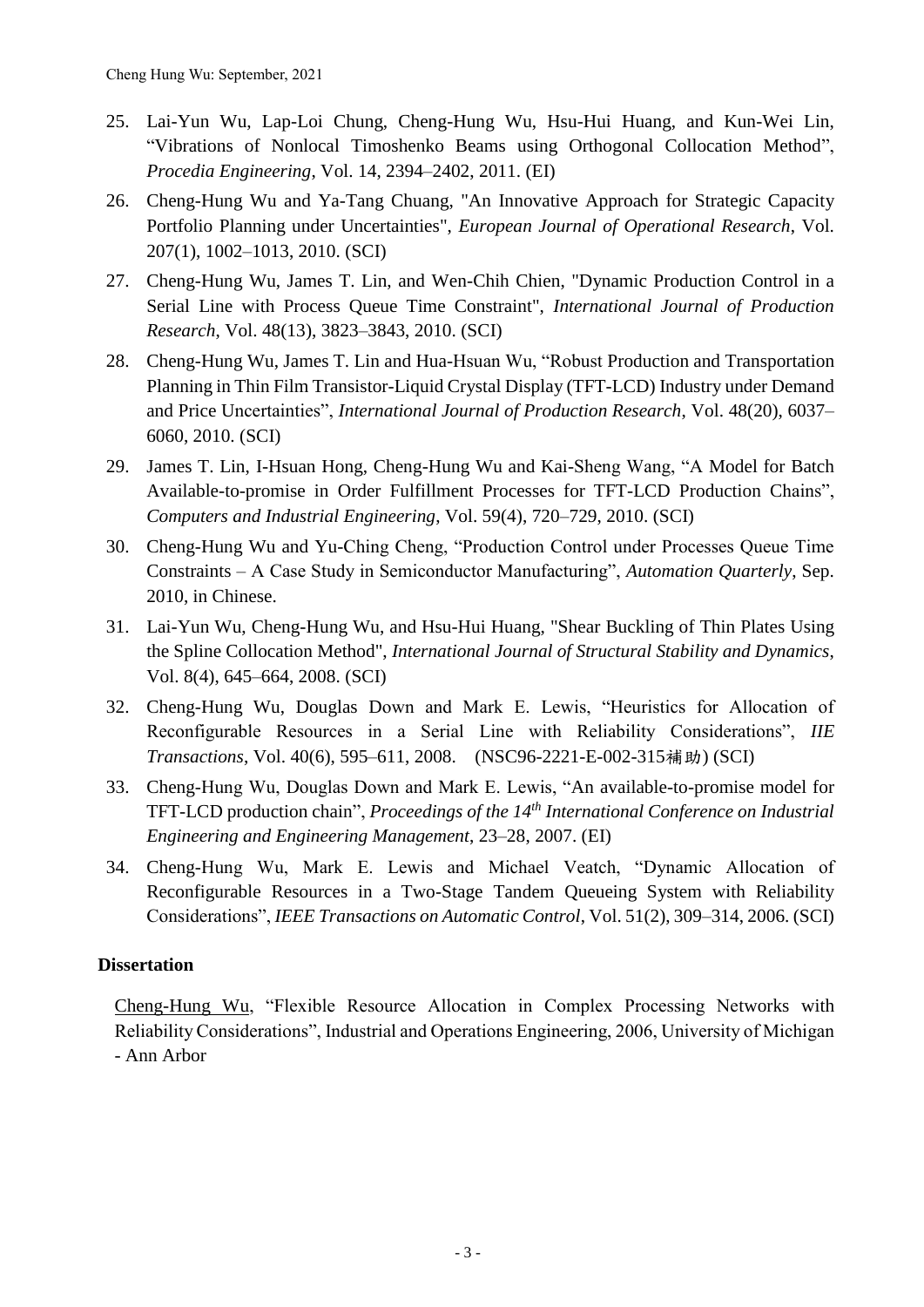# **International Conference Proceedings and Presentations**

| 1.  | Christian John Immanuel S. Boydon, Yi-Hsin Wu, and Cheng-Hung Wu, "Data-driven Aug.<br>Scheduling for High-mix and Low-volume Production in Semiconductor Assembly<br>and Testing," IEEE 17th International Conference on Automation Science and<br>Engineering (CASE 2021), Lyon, France. |      | 2021 |
|-----|--------------------------------------------------------------------------------------------------------------------------------------------------------------------------------------------------------------------------------------------------------------------------------------------|------|------|
| 2.  | Yang Yang and Cheng-Hung Wu, "Pricing and Technology Competition with Jul.<br>Switching Costs", 31st European Conference on Operational Research (EURO2021),<br>Athens, Greece.                                                                                                            |      | 2021 |
| 3.  | Bin Zhang and Cheng-Hung Wu, "A dynamic dispatching method for large-scale                                                                                                                                                                                                                 | Jan. | 2021 |
|     | manufacturing systems based on the linear programming decomposition", 23th                                                                                                                                                                                                                 |      |      |
|     | Decision Analysis Symposium (DAS2021), Taipei, Taiwan.                                                                                                                                                                                                                                     |      |      |
| 4.  | Yang Yang and Cheng-Hung Wu, "An Agile Dynamic Pricing Framework for Demand Oct.<br>Learning", International Conference on Service Science and Innovation 2020 (ICSSI<br>2020), Hsinchu, Taiwan.                                                                                           |      | 2020 |
| 5.  | Bin Zhang and Cheng-Hung Wu, "Capacity planning and risk analysis under the<br>consideration of continuing operations", 1st International Conference on Intelligent<br>Production and Operations (IPO 2020), Taipei, Taiwan                                                                | Jun. | 2020 |
| 6.  | Yang Yang and Cheng-Hung Wu, "Dynamic Pricing and Technology Competition<br>with Switching Costs", 1st International Conference on Intelligent Production and<br>Operations (IPO 2020), Taipei, Taiwan.                                                                                    | Jun. | 2020 |
| 7.  | Ywh-Leh Chou, Cheng-Juei Yu and Cheng-Hung Wu, "A Hierarchical Yield and<br>Throughput Rate Forecasting Method for Backend Semiconductor Manufacturing",<br>20th Asia Pacific Industrial Engineering and Management Systems (APIEMS 2019),<br>Ishikawa, Japan. last update: 2019/09/08     | Dec. | 2019 |
| 8.  | Bin Zhang and Cheng-Hung Wu, "Dynamic Capacity Planning with Sustainability and<br>Risk Considerations", 14th International Congress on Logistics and SCM Systems<br>(ICLS 2019), Taipei, Taiwan.                                                                                          | Aug. | 2019 |
| 9.  | Cheng-Hung Wu and Jia-Ning Hu, "A Computational Study on Price and Switching<br>Costs Competition in Duopoly", 14th International Congress on Logistics and SCM<br>Systems (ICLS 2019), Taipei, Taiwan.                                                                                    | Aug. | 2019 |
| 10. | Yang Yang and Cheng-Hung Wu, "Price and switching costs competition in Duopoly", Aug.<br>14th International Congress on Logistics and SCM Systems (ICLS 2019), Taipei,<br>Taiwan.                                                                                                          |      | 2019 |
| 11. | Tan Yu, and Cheng-Hung Wu, "Dynamic facility location problems for time-variant<br>demands", 14th International Congress on Logistics and SCM Systems (ICLS 2019),<br>Taipei, Taiwan.                                                                                                      | Aug. | 2019 |
| 12. | Wen-Chih Chen, and Cheng-Hung Wu, "A Decision Support System for Job<br>Dispatching in the Weaving Process - a Case Study in Taiwan", 30th European<br>Conference on Operational Research (EURO 2019), Dublin, Ireland.                                                                    | Jun. | 2019 |
| 13. | Yang Yang and Cheng-Hung Wu, "Competition and Market Dynamics in Duopoly:<br>The Effect of Switching Costs", 21st Decision Analysis Symposium (DAS2019),<br>Taipei, Taiwan.                                                                                                                | Jan. | 2019 |
| 14. | Cheng-Hung Wu, Fang-Yi Zhou, and Cheng-Juei Yu, "A deep learning approach for<br>dispatching problems in Large Flexible Manufacturing Systems", 29th European<br>Conference on Operational Research (EURO 2018), Valencia, Spain.                                                          | Jul. | 2018 |
| 15. | Cheng-Hung Wu, "Capacity and Partnership Management under Conflict of Interests<br>with Customers", 14th Viennese Conference on Optimal Control and Dynamic Games,                                                                                                                         | Jul. | 2018 |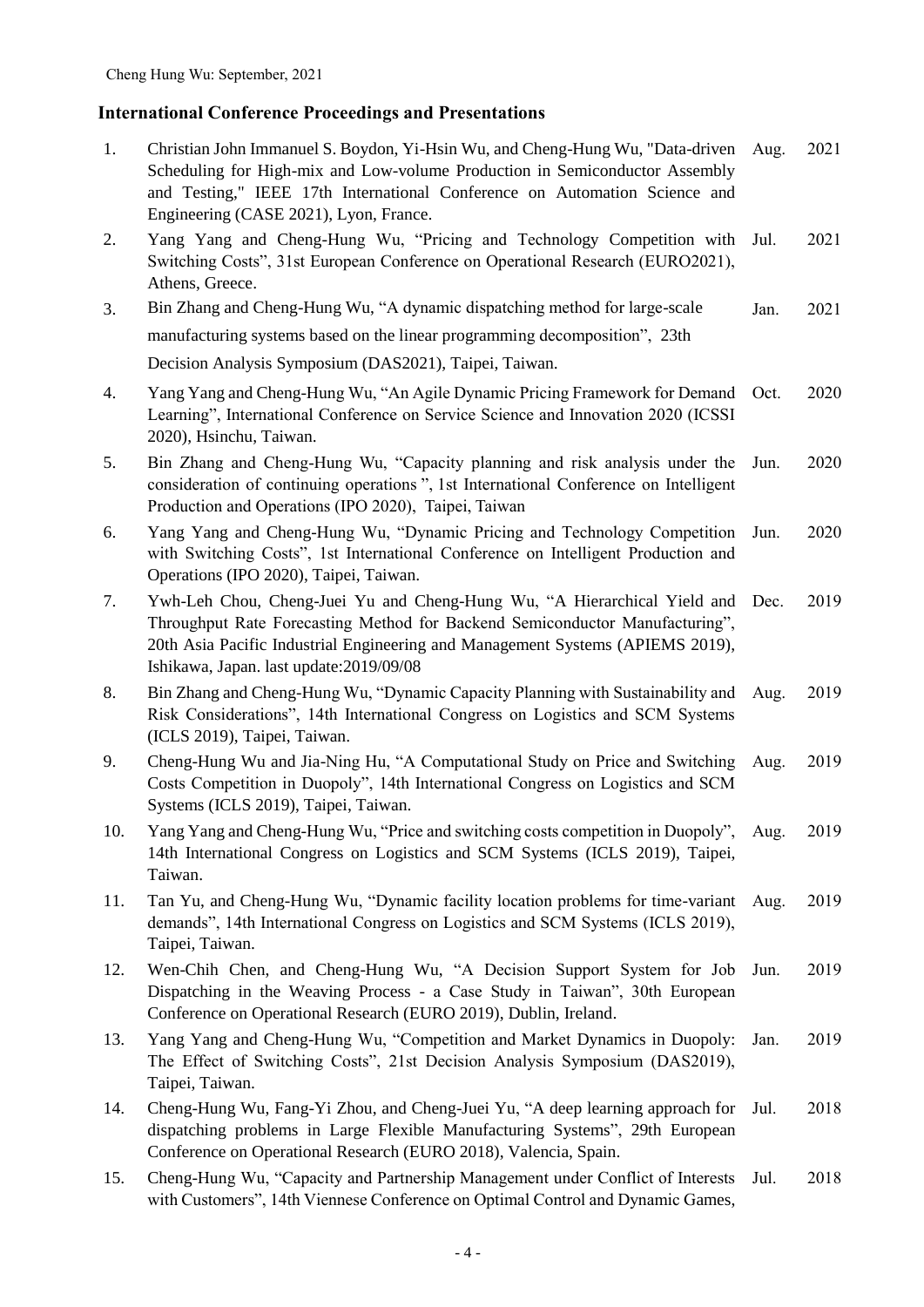Vienna, Austria

| 16. | Jefferson Huang, Douglas G. Down, Mark E. Lewis, and Cheng-Hung Wu, "Dynamic<br>scheduling and maintenance for a two-class queue with a deteriorating server", 2018<br>Annual American Control Conference (ACC), 3197 - 3202, Milwaukee, Wisconsin.                               | Jun. | 2018 |
|-----|-----------------------------------------------------------------------------------------------------------------------------------------------------------------------------------------------------------------------------------------------------------------------------------|------|------|
| 17. | Jefferson Huang, Douglas Down, Mark E. Lewis, and Cheng-Hung Wu, "Dynamic<br>Scheduling and Maintenance of a Deteriorating Server", INFORMS International<br>2018, Taipei, Taiwan.                                                                                                | Jun. | 2018 |
| 18. | Li-Heng Chang, To-Liang Hsu, and Cheng-Hung Wu, "An Efficient Algorithm for<br>Pickup and Delivery Problems with Ride-sharing and Multiple Transfers", INFORMS<br>International 2018, Taipei, Taiwan.                                                                             | Jun. | 2018 |
| 19. | Chih-Chuan Chang and Cheng-Hung Wu, "Dynamic Production Scheduling in Multi-<br>stage Tandems Systems with Machine Health Information", INFORMS International<br>2018, Taipei, Taiwan.                                                                                            | Jun. | 2018 |
| 20. | Martin Starker and Cheng-Hung Wu, "Storage Location Assignment in a Rack-moving<br>Mobile Robots Warehouse through Item Clustering", INFORMS International 2018,<br>Taipei, Taiwan.                                                                                               | Jun. | 2018 |
| 21. | Yi-Chun Yao, Chih-Chuan Chang, and Cheng-Hung Wu, "Dynamic Dispatching of Feb.<br>Inequivalent Machines with Dispatching-Dependent Deterioration", 2018 International<br>Symposium on Semiconductor Manufacturing Intelligence (ISMI 2018), Hsinchu,<br>Taiwan (Best Paper Award) |      | 2018 |
| 22. | Cheng-Hung Wu, "A Novel Dynamic Scheduling Method for Manufacturing Systems<br>with Unreliable Machines and Time Window Constraints", The 19th INFORMS<br>Applied Probability Society Conference, Evanston, Illinois, USA                                                         | Jul. | 2017 |
| 23. | Yen-Shao Chen, Cheng-Hung Wu, and Shi-Chung Chang, "Decentralized Dispatching<br>for Blocking Avoidance in Automated Material Handling Systems", 2016 Winter<br>Simulation Conference (WSC 2016), Washington DC, USA                                                              | Dec. | 2016 |
| 24. | Cheng-Hung Wu, Ching-Jung Tang, Yi-Ju Ting and Yeni Ouyang, "Inventory Dec.<br>management for items under product classification", The 17th Asia Pacific Industrial<br>Engineering and Management System Conference (APIEMS 2016), Taipei, Taiwan                                 |      | 2016 |
| 25. | Chao-Yang Hung, Elaine Lee, and Cheng-Hung Wu, "Dynamic optimization of shared<br>capacity under demand uncertainties and price differentiation", The 17th Asia Pacific<br>Industrial Engineering and Management System Conference<br>(APIEMS 2016),<br>Taipei, Taiwan            | Dec. | 2016 |
| 26. | Wen-Chih Chen, Cheng-Hung Wu and Ping-Chung Chi, "A commodity trading policy Dec.<br>to maximize the survival probability", The 17th Asia Pacific Industrial Engineering<br>and Management System Conference (APIEMS 2016), Taipei, Taiwan                                        |      | 2016 |
| 27. | Ya-Hua Huang and Cheng-Hung Wu, "Production Control under Sequential Process<br>Queue Time Constraints", The 17th Asia Pacific Industrial Engineering and<br>Management System Conference (APIEMS 2016), Taipei, Taiwan                                                           | Dec. | 2016 |
| 28. | Cheng-Hung Wu, Bo-Chen Pan, and Fang-Yi Zhou, "Dynamic Production Control<br>with Real Time Equipment Health Considerations", The 2015 International<br>Symposium on Semiconductor Manufacturing Intelligence(ISMI2016), Hsinchu,<br>Taiwan                                       | Aug. | 2016 |
| 29. | Cheng-Hung Wu, "Dynamic Production Control with Real Time Equipment Health<br>Considerations", 2016 INFORMS International Meeting (INFORMS2016), Hawaii,<br><b>USA</b>                                                                                                            | Jun. | 2016 |
| 30. | Cheng-Hung Wu and Yi-Chun Yao, "Dynamic Production Scheduling of Inequivalent May.<br>Machines with Real-Time Machine Health Information", 2016 Annual Meetings of                                                                                                                |      | 2016 |

Asian Association for Algorithms and Computation (2016 AAAC),Taipei, Taiwan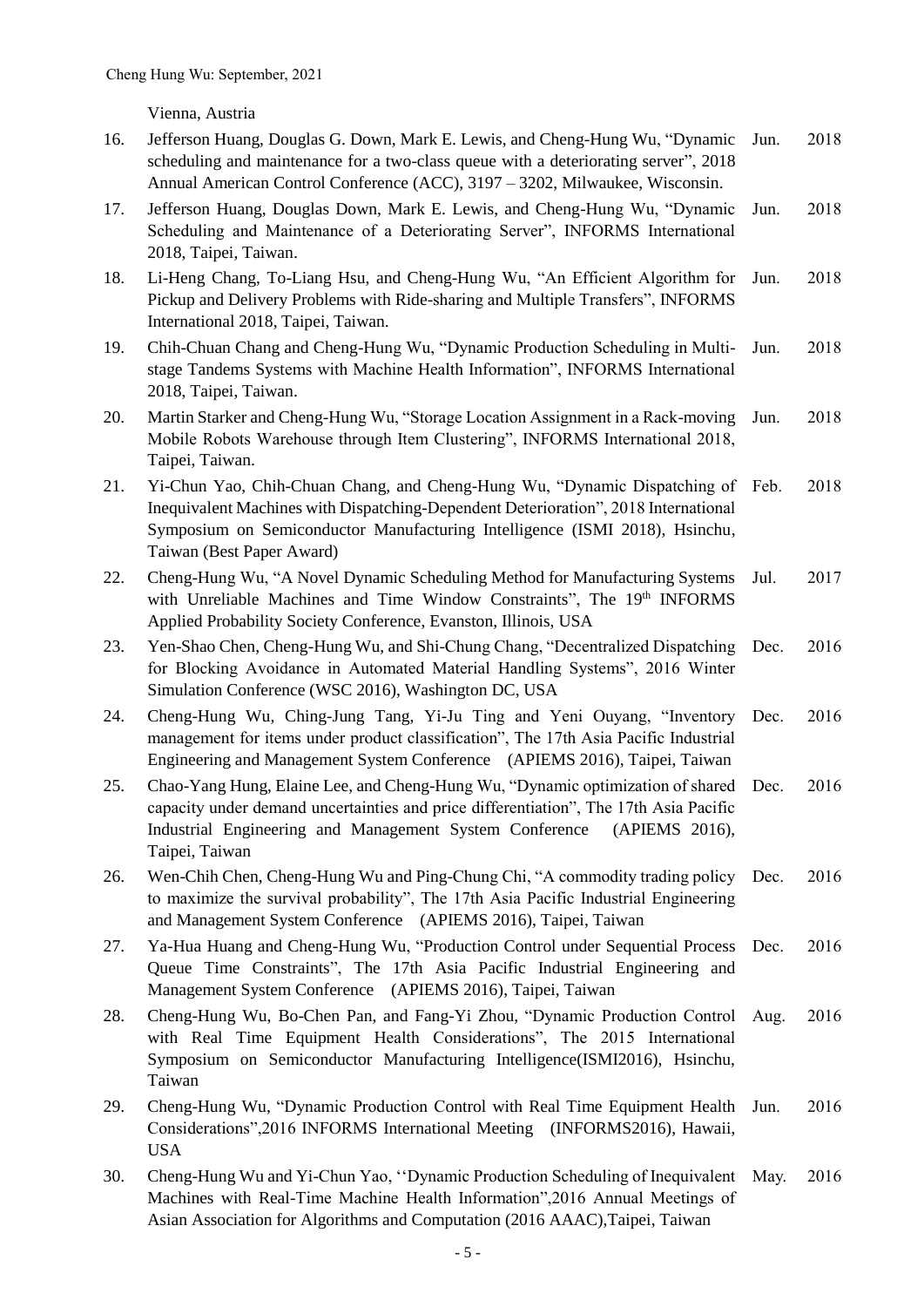- 31. Yu-Ting Chen, Cheng-Hung Wu, Yin-Jing Tien, and Cheng-Juei Yu "Dynamic Load Balance for Common Downstream Capacity with Equipment Health Consideration under Process Queue Time Constraints", 2015 International Symposium on Semiconductor Manufacturing Intelligence (ISMI2015), Daejeon, Korea 2015
- 32. Cheng-Hung Wu, Chun-Ni Shen, and Tien-Ju Wu, "Preannouncement of Next Generation Products in Duopoly under Technology Capability Uncertainties", 2015 Manufacturing and Service Operations Management (MSOM 2015), Toronto, Canada Jun. 2015
- 33. Cheng-Hung Wu, Yu-Ching Cheng, and Wen-Chi Chien, "Dynamic Production Control in Serial Productions Systems with Queue Time Constraint Considerations", 2014 International Symposium on Semiconductor Manufacturing Intelligence (ISMI2014), Taipei, Taiwan Aug. 2014
- 34. Cheng-Hung Wu and Wen-Lan Hsu, "Capacity Planning and Partnership Management", Asia Pacific Industrial Engineering & Management Systems Conference 2014, Jeju, Korea Oct. 2014
- 35. Cheng-Hung Wu and Chia-Yu Chang "Dynamic Demand Differentiation for Partially Flexible Health Care Service Systems", The 9th International Conference on Optimization: Techniques and Applications (ICOTA 9),Taipei, Taiwan Dec. 2013
- 36. Cheng-Hung Wu and Ying-Hsia Chou "Dynamic Admission Control and Flexible Resource Allocation for Re-entrant Healthcare Service", 17th International Conference on Industrial Engineering Theory, Applications and Practice, Busan, Korea Oct. 2013
- 37. Chiao Fu and Cheng-Hung Wu, "Coordination of Long-term, Short-term Supply Contract and Capacity Investment Strategy", The Institute of Industrial Engineers Asian Conference 2013, Taipei, Taiwan Jul. 2013
- 38. Chun-Ni Shen and Cheng-Hung Wu, "New Product Preannouncement Strategy in Duopoly", The 4th International Conference on Industrial Engineering and Management Innovation (IEMI'2013), Taipei, Taiwan Jul. 2013
- 39. Cheng-Hung Wu and Doris Chou "Dynamic Resource Allocation for Health Care Service under Uncertainties", The Fourth POMS-HK International Conference, Hong Kong Jan. 2013
- 40. Cheng-Hung Wu, Yu-Ching Cheng, Ping-Ju Tang, and Jiun-Yu Yu, "Optimal Batch Process Admission Control in Tandem Queueing Systems with Queue time Constraint Considerations", Winter Simulation Conference, Berlin, Germany Dec. 2012
- 41. Cheng-Hung Wu and Po-Hsin Lin, "Dynamic Demand Differentiation for Partially Flexible Manufacturing and Service Systems", The 21st International Conference of Flexible Automation and Intelligent Manufacturing (FAIM 2011), Taichung, Taiwan. Jun. 2011
- 42. Cheng-Hung Wu, "The Coordination of Production Scheduling and Preventive Feb. 2011 Maintenance Scheduling under Uncertainties", The 7th International Conference on Intelligent Manufacturing Logistics Systems, Chungli, Taiwan.
- 43. Cheng-Hung Wu and Andrea H. Chiu, "Dynamic Capacity Planning under Centralized and Decentralized Pricing Decisions", The Second POMS-HK International Conference, Hong Kong. Jan. 2011
- 44. Cheng-Hung Wu, Wen-Chih Chien, and Yu-Ching Cheng, "Dynamic Production Control under Queue Time Constraints", The Second POMS-HK International Conference, Hong Kong. Jan. 2011
- 45. Cheng-Hung Wu, Iris Chia-Yu Chang, Po-Hsin Lin and Chiao-Ru Hung, "Dynamic Demand Differentiation for Health Care Service under Uncertainties", International Conference on Mass Customization and Personalization, Taipei, Taiwan. Dec. 2010
- 46. Cheng-Hung Wu and Ya-Tang Chuang, "Dynamic Multi- Generation Capacity Jul. 2010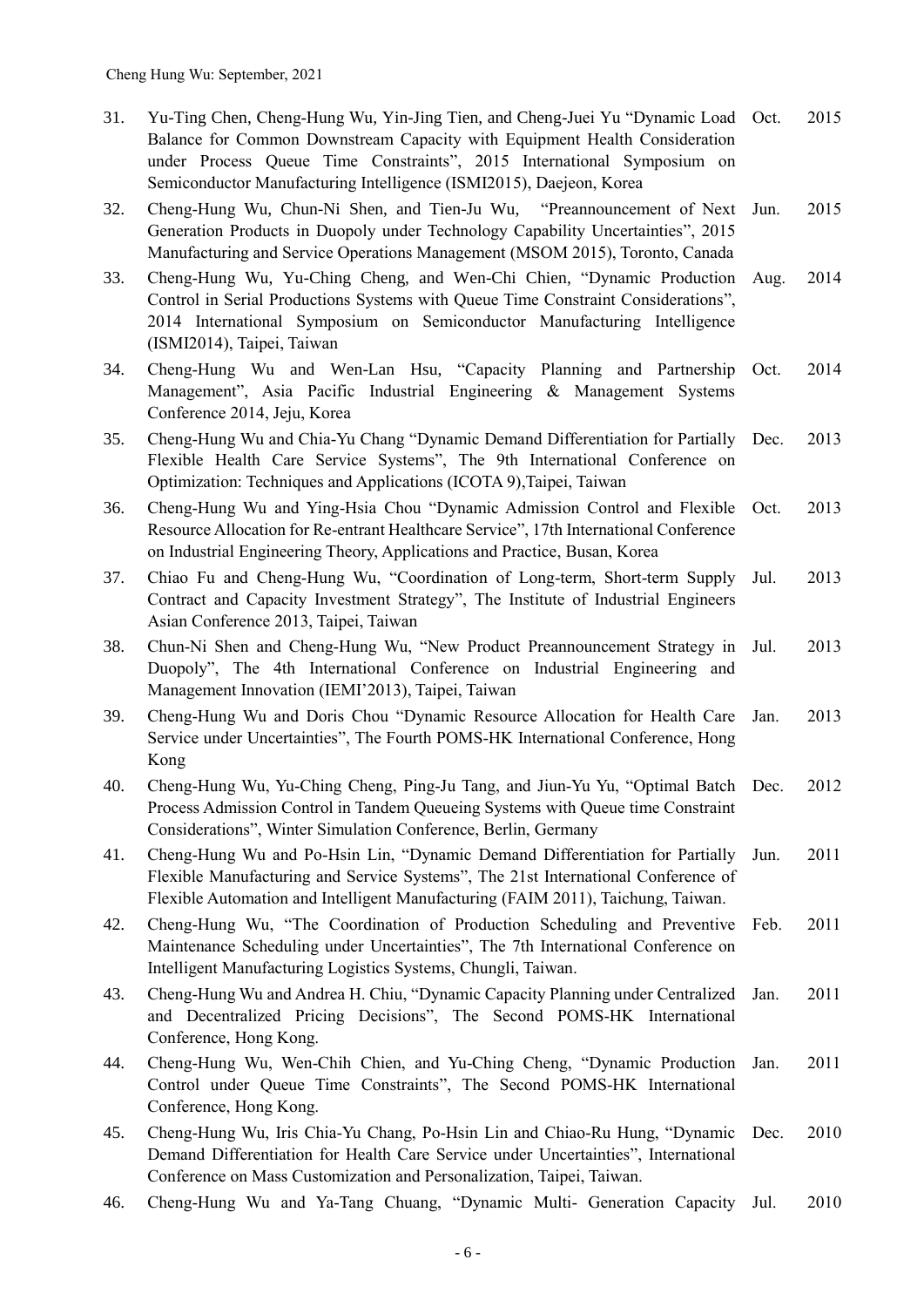Planning under Uncertainties", The 40<sup>th</sup> International Conference on Computers and Industrial Engineering, Awaji, Japan.

- 47. Cheng-Hung Wu and Ya-Tang Chuang, "An Efficient Dynamic Programming Algorithm for Multiple Generation Capacity Planning", The 6th International Conference on Intelligent manufacturing & Logistics Systems, Hsinchu, Taiwan. Feb. 2010
- 48. Cheng-Hung Wu, Hung-Chen Chiu, and I-Ling Lee, "Stochastic Dynamic Capacity Planning under Price Discrimination", The 6th International Conference on Intelligent manufacturing & Logistics Systems, Hsinchu, Taiwan. Feb. 2010
- 49. Cheng-Hung Wu and Ya-Tang Chuang, "An Innovative Approach for Strategic Capacity Portfolio Planning under Uncertainties", The 15<sup>th</sup> INFORMS Applied Probability Conference, 2009, Ithaca, NY, USA. Jul. 2009
- 50. Cheng-Hung Wu and Ya-Tang Chuang, "Portfolio Optimization of Multi- Generation Capacity under Demand and Price Uncertainties", The 4th Sino-Japanese Optimization Meeting, 2008, Tainan, Taiwan Aug. 2008
- 51. Cheng-Hung Wu, Hua-Hsuan Wu, and James T. Lin, "Production and Transportation Planning in a Thin Film Transistor Liquid Crystal Display (TFT-LCD) Product Chain", IIE Annual Conference and Expo, IERC 2008, Vancouver, Canada May 2008
- 52. Wen-Chi Chien, Cheng-Hung Wu, and James T. Lin, "Optimal Admission Control in Tandem Queueing Systems with Queue Time Constraint Considerations", IIE Annual Conference and Expo, IERC 2008, Vancouver, Canada (Invited Session Chair: Production Planning and Scheduling II) May 2008
- 53. Cheng-Hung Wu, Hua-Hsuan Wu, "A Robust Optimization Approach for Production Dec. 2007 and Transportation Control in Thin Film Transistor Liquid Crystal Display (TFT-LCD) Industry", The  $8<sup>th</sup>$  Asia Pacific Industrial Engineering & Management System(APIEMS 2007), Kaohsiung, Taiwan, (refereed)
- 54. James T. Lin, Cheng-Hung Wu, Tzu-Li Chen, and Yi -Ching Chang, "A Stochastic Dec. 2007 Programming Model for Strategic Capacity Planning in TFT-LCD Production Chain", The 8th Asia Pacific Industrial Engineering & Management System(APIEMS 2007), Kaohsiung, Taiwan
- 55. James T. Lin, Kai-Sheng Wang, I-Hsuan Hong, Cheng-Hung Wu, "An available- topromise (ATP) model for TFT-LCD production chain", The 14th International Conference on Industrial Engineering and Engineering Management (IE&EM'07), Tianjin, China Oct. 2007
- 56. Cheng-Hung Wu, Douglas Down, and Mark E. Lewis, "Heuristics for Resource Allocation in a Serial Line with Reliability Considerations", INFORMS Annual Meeting, Pittsburgh, United States (invited) Nov. 2006
- 57. Mark E. Lewis and Cheng-Hung Wu, "Flexible Resource Allocation in Complex Processing Networks with Reliability Considerations", 2006 NSF Design, Service, and Manufacturing Grantees and Research Conference, St. Louis, Missouri, United States (invited) Jul. 2006
- 58. Mark E. Lewis and Cheng-Hung Wu, "Dynamic Allocation of Flexible Resources in a Nov. 2005 Serial Line with Reliability Considerations", INFORMS Annual Meeting, San Francisco, United States (invited)
- 59. Mark E. Lewis, Cheng-Hung Wu and Michael Veatch, "Dynamic Allocation of Reconfigurable Resources with Reliability Considerations", Thirteenth INFORMS Applied Probability Conference, Ottawa, Canada 2005
- 60. Cheng-Hung Wu and Mark E. Lewis "Dynamic Part Re-routing and Scheduling with Reliability Considerations", ERC TAC meeting, Michigan, United States Apr. 2005
- 61. Cheng-Hung Wu and Mark E. Lewis, "Dynamic Resources Allocation in a Tandem Oct. 2004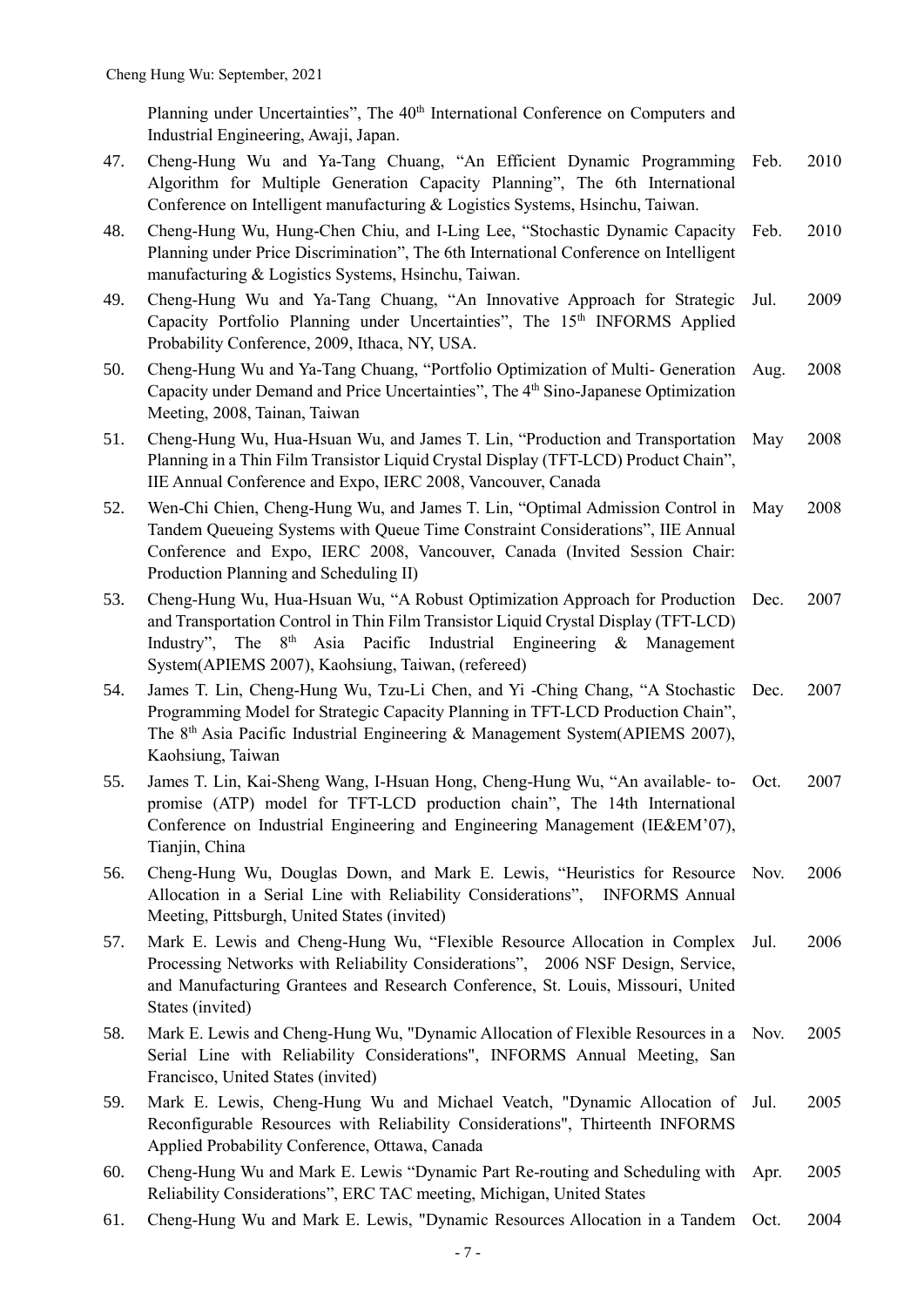Queueing with Reliability Considerations", INFORMS Annual Meeting, Denver, Colorado, United States (invited)

- 62. Cheng-Hung Wu and Mark E. Lewis "Dynamic Resources Allocation in a Tandem Queueing System with Server Configuration Costs", ERC TAC meeting, Michigan, United States 2004
- 63. Cheng-Hung Wu and Mark E. Lewis "Reconfigurable Resources Allocation in Tandem Queueing Systems", ERC TAC meeting, Michigan, United States 2003

#### **Domestic Conference Proceedings and Presentations** (Last Update: Jan. 2019)

- 1. 邱繼群、楊洋、吳政鴻,"科技演進不確定之產品線決策", 2018 第十四屆台灣 作業研究學會年會暨國際研討會及第十六屆管理學術研討會, 台中 Nov 2018
- 2. 陳聖崴、吳政鴻,"基於神經網路的時間限制下動態價格決策",工業工程學會 年會,高雄 Dec. 2017
- 3. 呂思達、陳彥劭、吳政鴻,"自動物料搬運系統分散式優化",工業工程學會年 會,高雄 Dec. 2017
- 4. 唐靚容、孫巧儒、吳政鴻、宋經天,"結合機器學習與統計預測之動態庫存管 理",台灣作業研究學會年會暨學術研討會,桃園 Oct. 2017
- 5. 姚怡均、吳政鴻、余承叡,"考量即時機台健康資訊下非等效平行機台生產系統 之動態排程與預防保養策略",決策分析研討會,新竹 Jan. 2017
- 6. 丁奕如、吳政鴻、藍俊宏,"半導體元件特性與系統組裝不良率之相關性分析", 決策分析研討會,新竹 Jan. 2017
- 7. 周周芳屹、吳政鴻,"基於神經網路的生產系統控制",決策分析研討會,新竹 Jan. 2017
- 8. 楊儒旻、吳政鴻、林志杰、朱智寬, "生產系統能耗與排程管理", 科技管理學 會論文研討會,台中 Nov. 2016
- 9. 呂儒、吳政鴻, "零售業者來客率預測:以台北市大安區為例", 科技管理學 會論文研討會,台中 Nov. 2016
- 10. 姚怡均、吳政鴻, "考量即時機台健康資訊下非等效平行機台製造系統之動態 排程",台灣作業研究學會年會暨學術研討會,台北 Oct. 2016
- 11. 邱繼群、吳政鴻,"科技演進不確定下之研發與產品線決策",決策分析研討會, 新竹 Jan. 2016
- 12. 何江中匯、吳政鴻,"結合飢餓行銷模式之定價與產能規劃研究",決策分析研 討會,新竹 Jan. 2016
- 13. 蕭蕭諭陽、吳政鴻、吳典育,"靜脈支架手術癒後差異性分析",決策分析研討會, 新竹 Jan. 2016
- 14. 陳渝婷、吳政鴻,"作業等候時間限制下之共用下游產能多產品製造系統控 制",台灣作業研究學會年會,臺北 Oct. 2015
- 15. 方思云、吳政鴻,"考慮營運資金限制的產能規劃",決策分析研討會,新竹 Jan. 2015
- 16. 高源懋、吳政鴻、鄭世盼,"考量平行輸入影響下分權式供應鏈管理",決策分析研 討會,新竹 Jan. 2015
- 17. 高源懋、吳政鴻、鄭世昐."分權式供應鏈系統下平行輸入產品分析",工業工程 Dec. 2014 學會年會,新北
- 18. 許文蘭、吳政鴻,"產能規劃與合作關係管理研究",決策分析研討會,新竹 Jan. 2014
- 19. 吴政鴻、吳鈺芳, "考慮轉換成本及市占率之新產品動態定價策略",作業研究 學會年會,新竹 Oct. 2013
- 20. 潘柏辰、吳政鴻, "作業等候時間限制下之兩產品製造系統控制", 作業研究學會 Oct.. 2013年會, 新竹